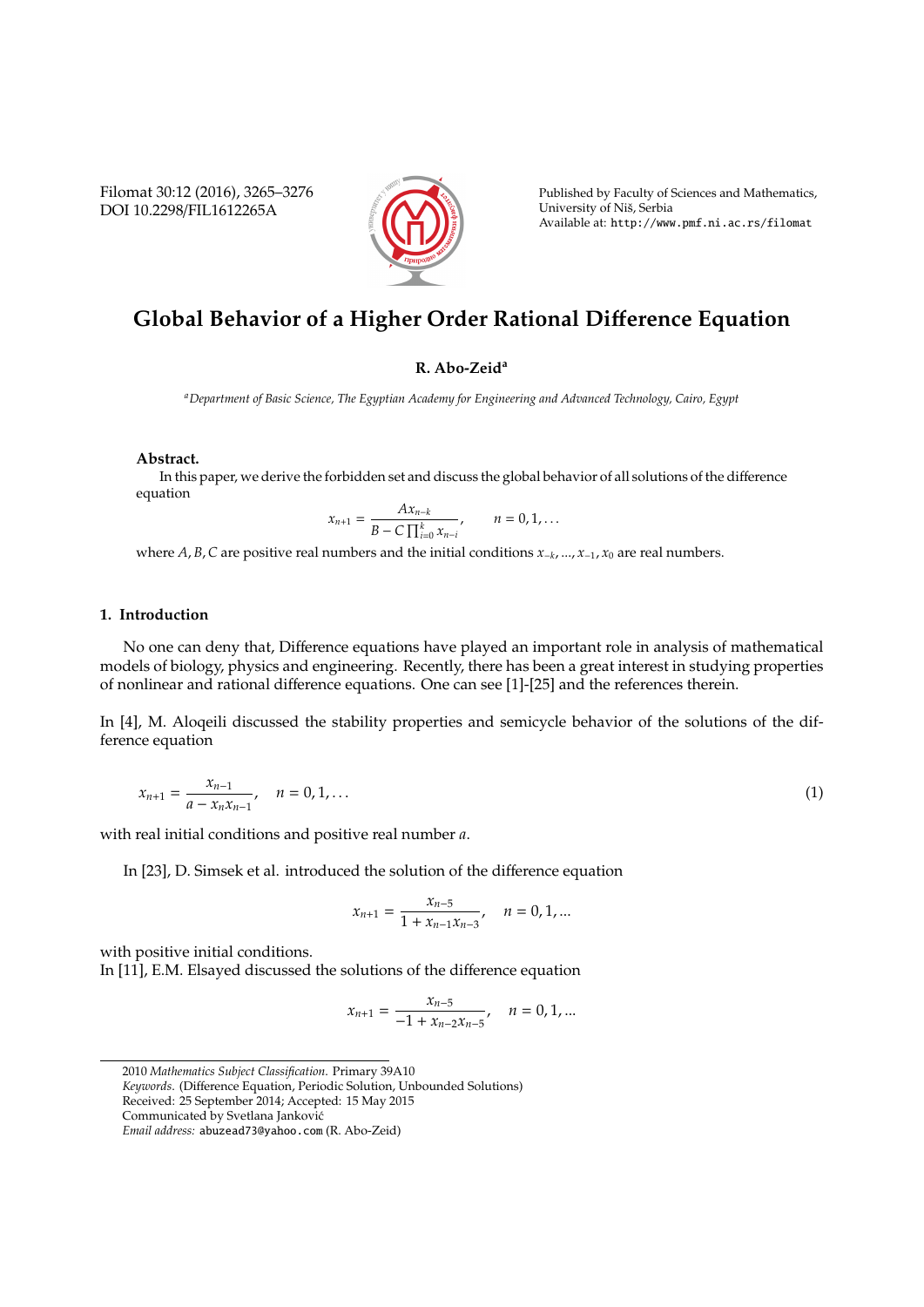where the initial conditions are nonzero real numbers with  $x_{-5}x_{-2} \neq 1$ ,  $x_{-4}x_{-1} \neq 1$  and  $x_{-3}x_0 \neq 1$ . He also in [9], determined the solutions to some difference equations. He obtained the solution to the difference equation

$$
x_{n+1}=\frac{x_{n-3}}{1+x_{n-1}x_{n-3}},\quad n=0,1,\ldots
$$

where the initial conditions are nonzero positive real numbers.

R. Karatas et al. [15] discussed the positive solutions and the attractivity of the difference equation

$$
x_{n+1} = \frac{x_{n-5}}{1 + x_{n-2}x_{n-5}}, \quad n = 0, 1, ...
$$

where the initial conditions are nonnegative real numbers. The authors in [14], discussed the solutions and attractivity of the difference equation

$$
x_{n+1} = \frac{ax_{n-(2k+2)}}{-a + \prod_{i=0}^{2k+2} x_{n-i}}, \quad n = 0, 1, ...
$$

where *a*, *x*<sup>−</sup>(2*k*−2), ..., *x*<sup>0</sup> are real numbers such that *x*<sup>−</sup>(2*k*−2)*x*<sup>−</sup>(2*k*−1)...*x*<sup>0</sup> , *a* and *k* is a nonnegative integer. Elabbasy et al. [8] determined and discussed the solutions of the difference equation

$$
x_{n+1} = \frac{\alpha x_{n-k}}{\beta + \gamma \prod_{i=0}^{k} x_{n-i}}, \quad n = 0, 1, ...
$$

with nonnegative real numbers  $\alpha, \beta, \gamma$ , positive real initial conditions and positive integer *k*. In [16], we investigated the behavior and periodic nature of the two difference equations

$$
x_{n+1} = \frac{x_{n-2}}{\pm 1 + x_n x_{n-1} x_{n-2}}, \quad n = 0, 1, \dots
$$

In [2], we have also discussed the oscillation, periodicity, boundedness and the global behavior of all admissible solutions of the difference equation

$$
x_{n+1} = \frac{Ax_{n-2r-1}}{B - C \prod_{i=1}^{k} x_{n-2i}}, \quad n = 0, 1, ...
$$

where *A*, *B*, *C* are positive real numbers and *l*, *r*, *k* are nonnegative integers, such that  $l \leq k$ . Also in [1], we discussed the global stability of all solutions of the difference equation

$$
x_{n+1} = \frac{Ax_{n-2}}{B + Cx_nx_{n-1}x_{n-2}}, \quad n = 0, 1, ...
$$

where *A*, *B*,*C* are positive real numbers and the initial conditions *x*<sup>−</sup>2, *x*<sup>−</sup>1, *x*<sup>0</sup> are real numbers. In this paper, we discuss the global behavior of all solutions of the difference equation

$$
x_{n+1} = \frac{Ax_{n-k}}{B - C \prod_{i=0}^{k} x_{n-i}}, \quad n = 0, 1, ... \tag{2}
$$

where *A*, *B*,*C* are positive real numbers and the initial conditions *x*<sup>−</sup>*<sup>k</sup>* , ..., *x*<sup>−</sup>1, *x*<sup>0</sup> are real numbers. The difference equation (2) is a more general case of the difference equation (1).

#### **2. Linearized Stability and Solutions of Equation (2)**

In this section we introduce an explicit formula for the solutions of the difference equation (2) and study its linearized stability.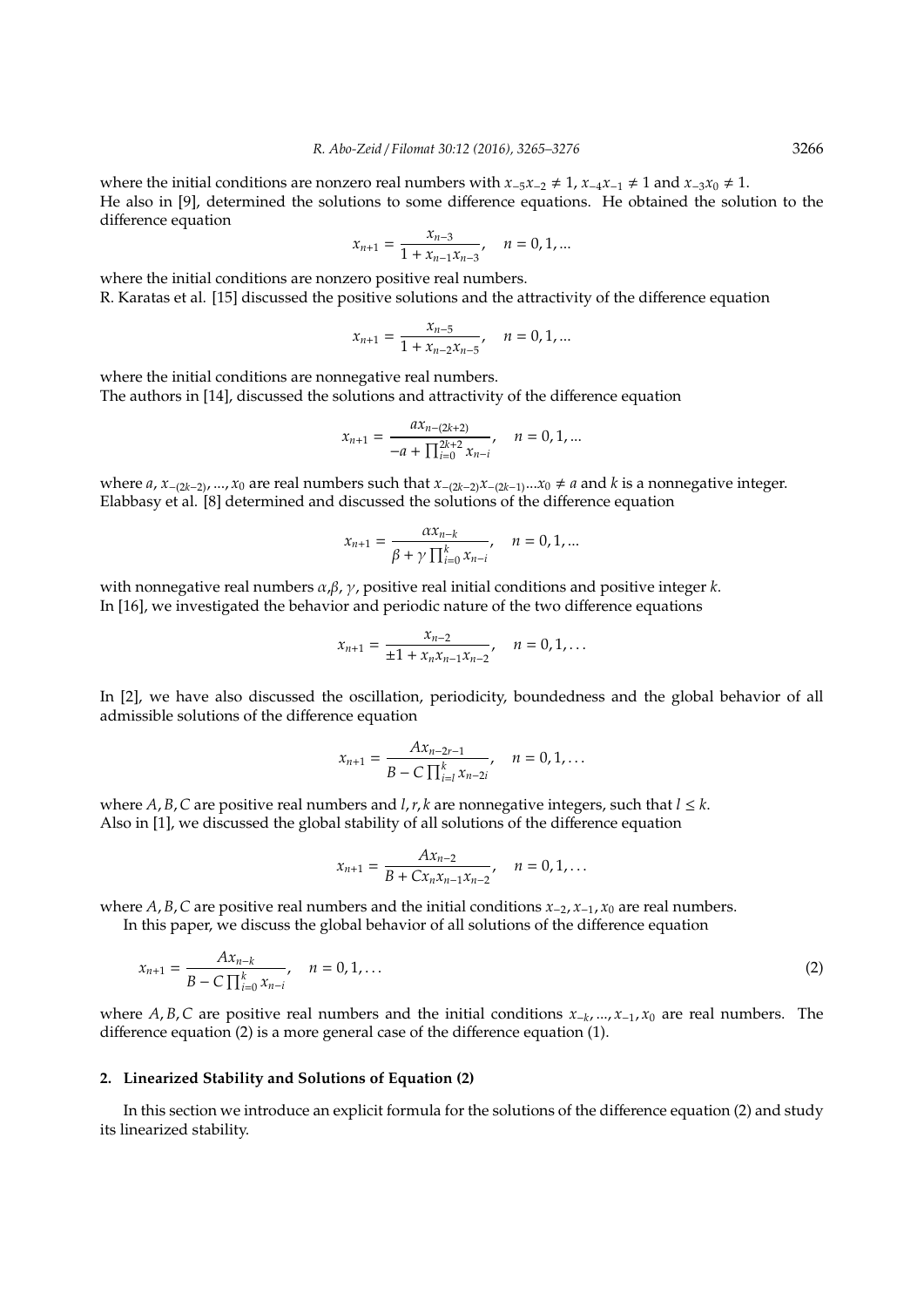It is convenient to reduce the parameters on which equation (2) depends on.

The change of variables  $k+1$   $\sqrt{\frac{C}{A}}x_n = y_n$  reduces equation (2) to the equation

$$
y_{n+1} = \frac{y_{n-k}}{p - \prod_{i=0}^{k} y_{n-i}}, \qquad n = 0, 1, ... \qquad (3)
$$

where  $p = \frac{B}{A}$ .

We will deal with equation (3) rather than equation (2).

To start navigating the global behavior of the difference equation (3), we classify the nontrivial solutions of equation (3) into two types of solutions:

- Solutions with initial points  $(y_{-k}, y_{-k+1}, ..., y_0)$  such that  $y_{-i} = 0$ , for some but not all  $i \in \{0, 1, ..., k\}$ .
- Solutions with initial points  $(y_{-k}, y_{-k+1}, ..., y_0)$  such that  $y_{-i} \neq 0$ , for all  $i \in \{0, 1, ..., k\}$ .

These two types of solutions exhibit a global behavior different from each other.

**Theorem 2.1.** Let  $y_{-k}$ ,  $y_{-k+1}$ , ...,  $y_{-1}$  and  $y_0$  be real numbers such that  $y_{-i} = 0$  for some but not all  $i \in \{0, 1, ..., k\}$ . *Then the solution*  ${y_n}_{n=-k}^{\infty}$  *of equation (3) is* 

$$
y_{n} = \begin{cases}\n(\frac{1}{p})^{\frac{n-1}{k+1}+1} y_{-k} & , n = 1, k+2, 2k+3, ... \\
(\frac{1}{p})^{\frac{n-2}{k+1}+1} y_{-k+1} & , n = 2, k+3, 2k+4, ... \\
& \dots \dots \\
& \dots \dots \\
& (\frac{1}{p})^{\frac{n-k}{k+1}+1} y_{-1} & , n = k, 2k+1, 3k+2, ... \\
& (\frac{1}{p})^{\frac{n-k-1}{k+1}+1} y_{0} & , n = k+1, 2k+2, 3k+3, ... \n\end{cases}
$$
\n(4)

*Proof.* Let  $\{y_n\}_{n=-k}^{\infty}$  be a solution of equation (3) such that  $y_{-i} = 0$  for some but not all  $i \in \{0, 1, ..., k\}$ . Using equation *(3), we can write*

$$
\prod_{l=0}^k y_{n+1-l} = \frac{\prod_{l=0}^k y_{n-l}}{p - \prod_{l=0}^k y_{n-l}}, \quad n = 0, 1, ....
$$

*But as*  $\prod_{l=0}^{k} y_{-l} = 0$ *, we get*  $\prod_{l=0}^{k} y_{n-l} = 0$  *for all*  $n \ge 1$ *. It follows that*

$$
y_{n+1} = \frac{y_{n-k}}{p - \prod_{l=0}^{k} y_{n-l}} = \frac{y_{n-k}}{p}
$$

*for all*  $n \geq 0$ *, from which the result follows.*  $\Box$ 

Now suppose that  $y_{-i} \neq 0$ , for all  $i \in \{0, 1, ..., k\}$ . From equation (3) and using the substitution  $t_n = \frac{1}{y_n y_{n-1} \dots y_{n-k}}$ , we can obtain the linear nonhomogeneous difference equation

$$
t_{n+1} = pt_n - 1, \quad t_0 = \frac{1}{y_0 y_{-1} \dots y_{-k}}.
$$
\n<sup>(5)</sup>

It is clear that the mapping  $h(x) = px - 1$  is invertible and its inverse is  $h^{-1}(x) = \frac{1}{p}x + \frac{1}{p}$ . We try to deduce the forbidden set of equation (3).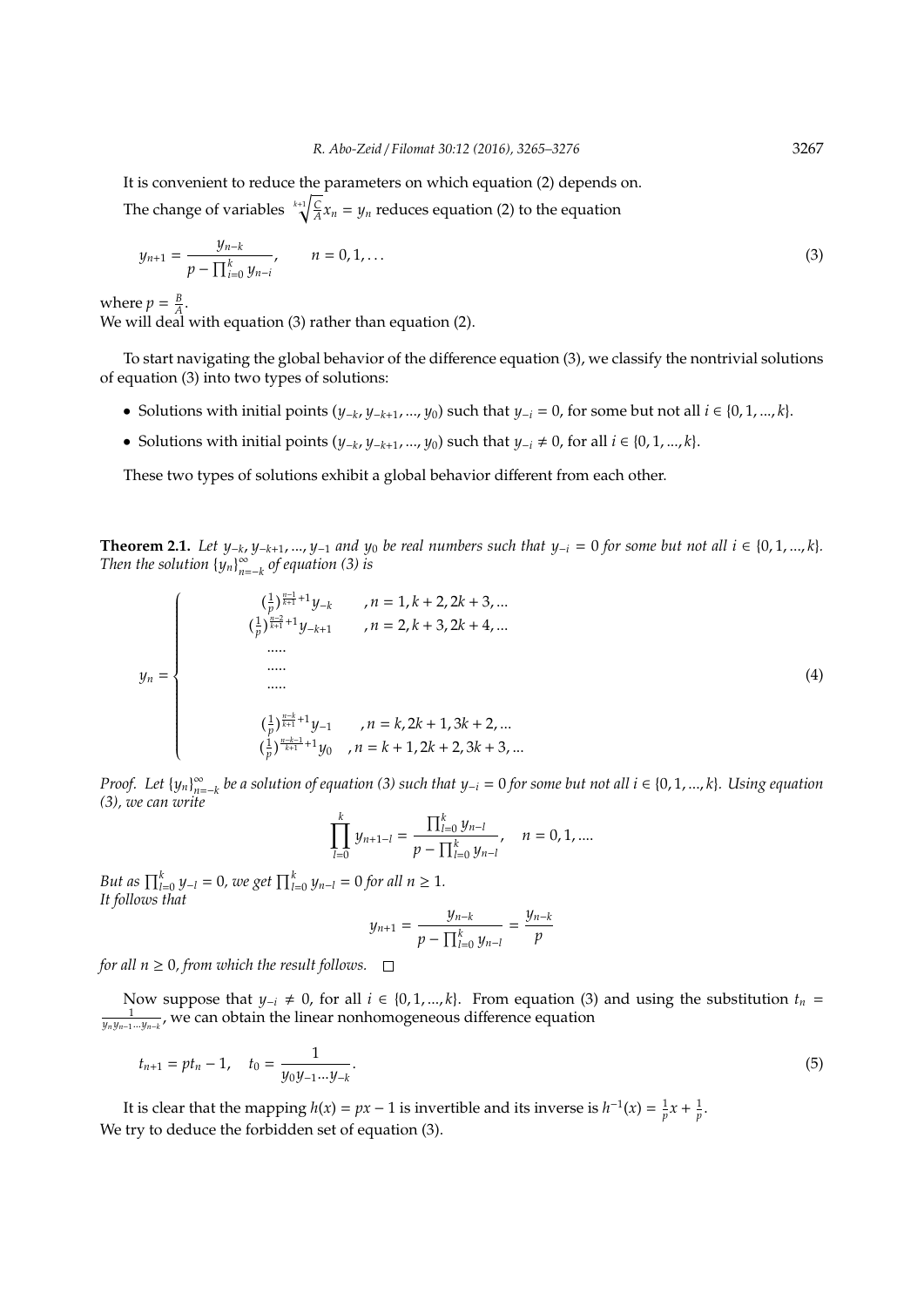For,

suppose that we start from an initial point (*y*<sup>−</sup>*<sup>k</sup>* , *y*<sup>−</sup>*k*+1, ..., *y*0) such that *y*<sup>0</sup> *y*<sup>−</sup>1...*y*<sup>−</sup>*<sup>k</sup>* = *p*. The backward orbits,  $v_n = \frac{1}{y_n y_{n-1} \dots y_{n-k}}$  satisfy the equation

$$
v_n = h^{-1}(v_{n-1}) = \frac{1}{p}v_{n-1} + \frac{1}{p} \quad \text{with} \quad v_0 = \frac{1}{y_0 y_{-1} \dots y_{-k}} = \frac{1}{p},
$$
  
then we obtain  $v_n = \frac{1}{y_n y_{n-1} \dots y_{n-k}} = h^{-n}(v_0) = \frac{1}{p} \sum_{l=0}^n (\frac{1}{p})^l$ .  
That is  $y_n y_{n-1} \dots y_{n-k} = \frac{p}{\sum_{l=0}^n (\frac{1}{p})^l}$ .

On the other hand, we can observe that if we start from an initial point (*y*<sup>−</sup>*<sup>k</sup>* , ..., *y*<sup>−</sup>1, *y*0) such that *y*<sup>0</sup> *y*<sup>−</sup>1...*y*<sup>−</sup>*<sup>k</sup>* =  $\frac{p}{\sum_{l=0}^{n_0}(\frac{1}{p})^l}$  for some  $n_0 \in \mathbb{N}$ , then according to equation (5) we obtain

$$
t_{n_0}=\frac{1}{y_{n_0}y_{n_0-1}...y_{n_0-k}}=\frac{1}{p}.
$$

This implies that  $p - y_{n_0}y_{n_0-1}...y_{n_0-k} = 0$ . Therefore,  $y_{n_0+1}$  is undefined.

These observations lead us to conclude the following result.

**Proposition 2.2.** *The forbidden set F of equation (3) is*

$$
F = \bigcup_{n=0}^{\infty} \{ (u_0, u_1, ..., u_k) : \prod_{i=0}^{k} u_i = \frac{p}{\sum_{l=0}^{n} (\frac{1}{p})^l} \}.
$$

**Theorem 2.3.** Let  $y_{-k}, y_{-k+1}, ..., y_{-1}$  and  $y_0$  be real numbers such that  $\alpha = y_0 y_{-1} ... y_{-k} \neq \frac{p}{\sum_{i=1}^{n} p_i}$  $\frac{p}{\sum_{l=0}^{n}(\frac{1}{p})^{l}}$  for any  $n \in N$ . *Then the solution of equation (3) is*

$$
y_{n} = \begin{cases}\ny_{-k} \prod_{j=0}^{\frac{n-1}{k+1}} \frac{p^{(k+1)j} - \alpha \sum_{j=0}^{(k+1)j} p^{j}}{p^{(k+1)j+1} - \alpha \sum_{j=0}^{(k+1)j} p^{j}} , & n = 1, k+2, 2k+3, ... \\
y_{n} = \begin{cases}\ny_{-k+1} \prod_{j=0}^{\frac{n-2}{k+1}} \frac{p^{(k+1)j+1} - \alpha \sum_{j=0}^{(k+1)j} p^{j}}{p^{(k+1)j+2} - \alpha \sum_{i=0}^{(k+1)j+1} p^{j}} , & n = 2, k+3, 2k+4, ... \\
& \dots & \dots & \dots \\
& \dots & \dots & \dots \\
& \dots & \dots & \dots \\
& & \dots & \dots \\
& & & \dots \\
y_{-1} \prod_{j=0}^{\frac{n-1}{k+1}} \frac{p^{(k+1)j+k-1} - \alpha \sum_{j=0}^{(k+1)j+k-2} p^{j}}{p^{(k+1)j+k} - \alpha \sum_{j=0}^{(k+1)j+k-1} p^{j}} , & n = k, 2k+1, 3k+2, ... \\
& & y_{0} \prod_{j=0}^{\frac{n-k-1}{k+1}} \frac{p^{(k+1)j+k} - \alpha \sum_{j=0}^{(k+1)j+k-1} p^{j}}{p^{(k+1)j+k} - \alpha \sum_{j=0}^{(k+1)j+k-1} p^{j}} , & n = k+1, 2k+2, 3k+3, ... \end{cases}
$$
\n(6)

*Proof.* Let  $y_{-k}$ ,  $y_{-k+1}$ , ...,  $y_{-1}$  and  $y_0$  be real numbers such that  $\alpha = y_0 y_{-1} ... y_{-k} \neq \frac{p}{\sum_{i=1}^{n} p_i}$  $\frac{p}{\sum_{l=0}^{n}(\frac{1}{p})^{l}}$  for any  $n \in N$ . *The solution of the linear nonhomogeneous di*ff*erence equation (5) is*

$$
t_{n+1} = p^{n+1}t_0 - \sum_{r=0}^n p^r, \quad t_0 = \frac{1}{y_0 y_{-1} \dots y_{-k}}.
$$

*If we set* α = *y*<sup>0</sup> *y*<sup>−</sup>1...*y*<sup>−</sup>*<sup>k</sup> , then we can write*

$$
\prod_{l=0}^{k} y_{n+1-l} = \frac{\alpha}{p^{n+1} - \alpha \sum_{r=0}^{n} p^r}.
$$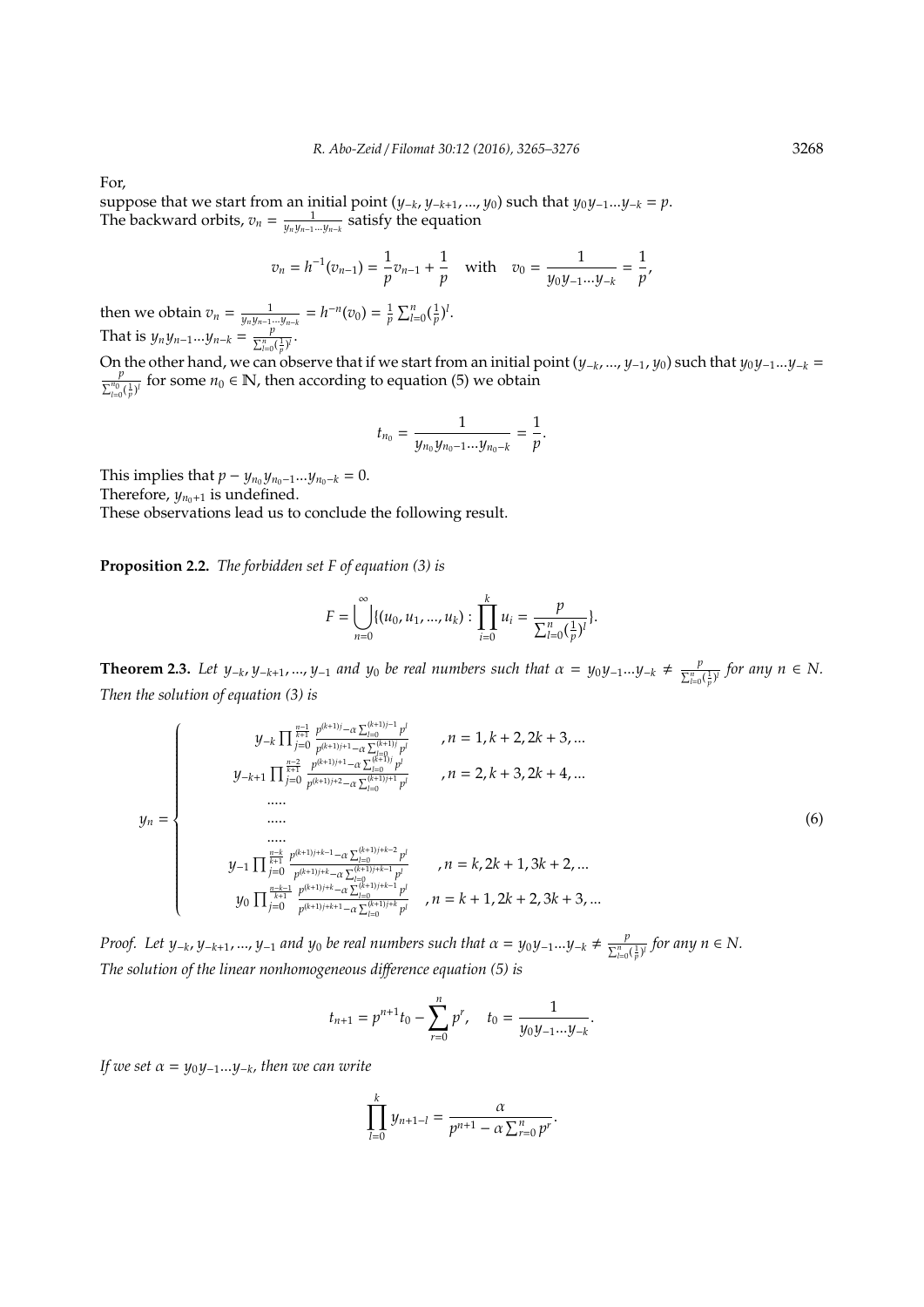*It follows that*

$$
\frac{\prod_{l=0}^{k} y_{n+1-l}}{\prod_{l=0}^{k} y_{n-l}} = \frac{p^{n} - \alpha \sum_{r=0}^{n-1} p^{r}}{p^{n+1} - \alpha \sum_{r=0}^{n} p^{r}}.
$$

*This implies that*

$$
y_{n+1} = y_{n-k} \frac{p^n - \alpha \sum_{r=0}^{n-1} p^r}{p^{n+1} - \alpha \sum_{r=0}^{n} p^r},
$$

*from which we can write the form (6).*

**Corollary 2.4.** *Assume that*  $p = 1$  *and*  $\alpha = y_0 y_{-1} ... y_{-k} ≠ \frac{1}{n+1}$  *for any*  $n \in \mathbb{N}$ *. Then the solution of equation (3) is* 

$$
y_{n} = \begin{cases}\ny_{-k} \prod_{j=0}^{\frac{n-1}{k+1}} \frac{1-(k+1)j\alpha}{1-(k+1)j+1)\alpha} & , n = 1, k+2, 2k+3, ... \\
y_{-k+1} \prod_{j=0}^{\frac{n-2}{k+1}} \frac{1-(k+1)j+1\alpha}{1-(k+1)j+2)\alpha} & , n = 2, k+3, 2k+4, ... \\
& \dots \\
\vdots \\
y_{-1} \prod_{j=0}^{\frac{n-k}{k+1}} \frac{1-(k+1)j+k-1\alpha}{1-(k+1)j+k}\n\end{cases}, n = k, 2k+1, 3k+2, ... \\
y_{0} \prod_{j=0}^{\frac{n-k}{k+1}} \frac{1-(k+1)j+k\alpha}{1-(k+1)j+k+1)\alpha} & , n = k+1, 2k+2, 3k+3, ...
$$
\n(7)

*Proof.* It is sufficient to note that,  $\sum_{r=0}^{n} p^r = \sum_{r=0}^{n} (\frac{1}{p})^r = n + 1$  when  $p = 1$ . *Using this fact, the solution form (6) reduced to the form (7) and the result follows.*

**Corollary 2.5.** Assume that  $p < 1$  and let  ${y_n}_{n=k}^{\infty}$  be a nontrivial solution of equation (3). If  $\alpha = y_0 y_{-1}...y_{-k} = 0$ , *then the solution*  ${y_n}_{n=-k}^{\infty}$  *is unbounded.* 

**Example (1)** Figure 1. shows that if  ${y_n}_{n=-2}^{\infty}$  is a solution of the equation

$$
y_{n+1} = \frac{y_{n-2}}{0.5 - y_n y_{n-1} y_{n-2}}, \qquad n = 0, 1, ...
$$

with initial conditions  $y_{-2} = 2$ ,  $y_{-1} = 0$ ,  $y_0 = 1$  ( $\alpha = 0$ ) where  $k = 2$  and  $p = 0.5$ , then the solution  $\{y_n\}_{n=-2}^{\infty}$  is unbounded.



Figure 1: The difference equation  $y_{n+1} = \frac{y_{n-2}}{0.5-y_n y_{n-1} y_{n-2}}$ 

We end this section with the discussion of the local stability of the equilibrium points of equation (3). It is clear that the equilibrium point  $\bar{y} = 0$  is always an equilibrium point of equation (3) and the nonzero equilibrium points depend on whether *k* is even or odd.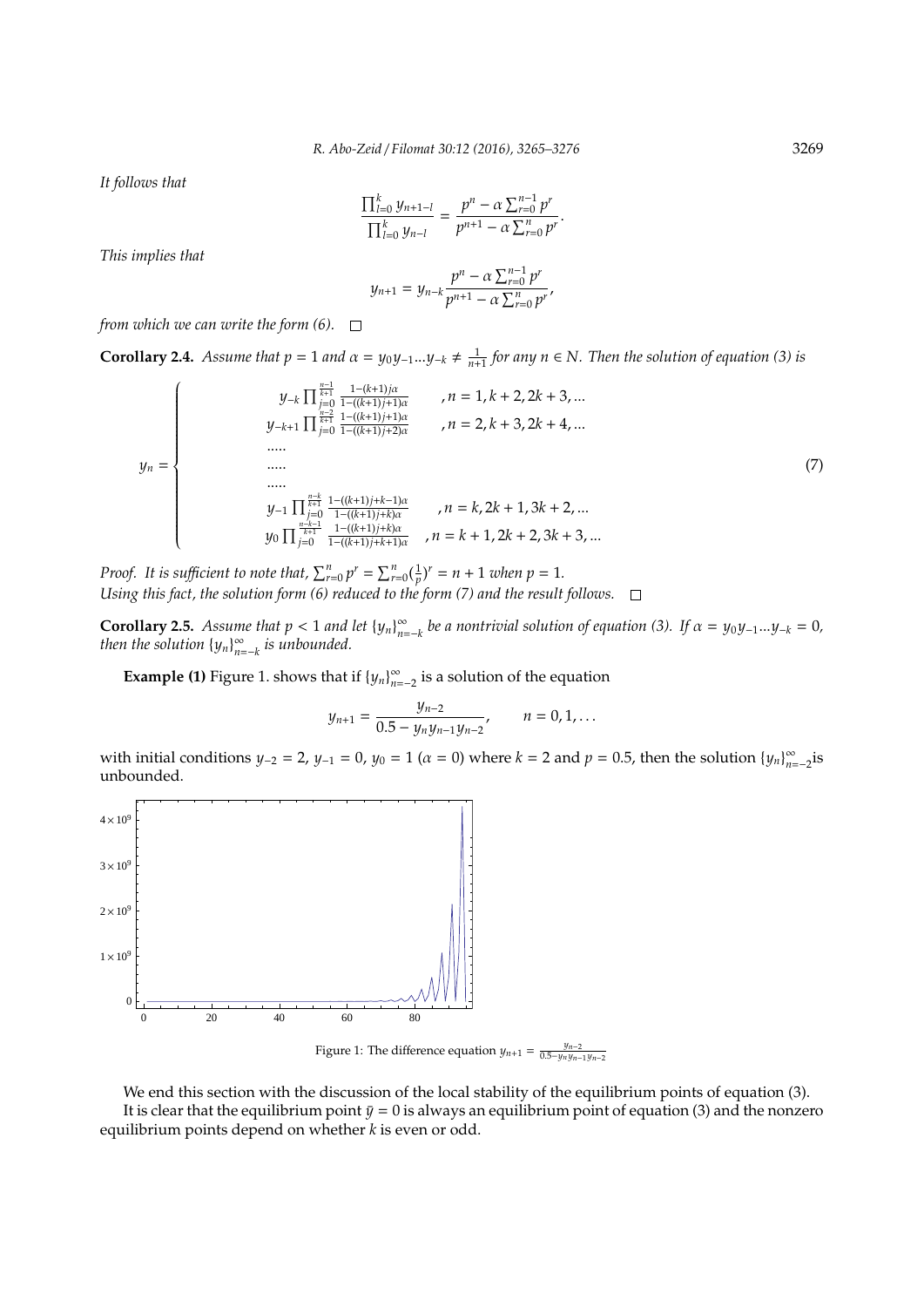When *k* is odd, we have the nonzero equilibrium points  $\bar{y} = \pm \sqrt[k+1]{p-1}$  if  $p > 1$ . When *k* is even, we have the nonzero equilibrium point  $\bar{y} = \sqrt[k+1]{p-1}$ ,  $p \neq 1$ .

**Lemma 2.6.** *Assume that P*(*x*) *is the polynomial*

$$
x^k+x^{k-1}+\ldots+x+1.
$$

*Then the zeros of P*(*x*) *are of modulus one.*

The following theorem describes the local behavior of the equilibrium points.

**Theorem 2.7.** *The following statements are true.*

- 1. *The equilibrium point*  $\bar{y} = 0$  *is locally asymptotically stable if*  $p > 1$  *and unstable if*  $p < 1$ *.*
- 2. If  $k$  is even, then  $\bar{y} = k + 1 \sqrt{p-1}$  is unstable if  $p > 1$  and nonhyperbolic if  $p < 1$ .
- 3. If  $k$  is odd, then the equilibrium points  $\bar{y}=\pm\sqrt[k+1]{p-1}$  are unstable equilibrium points.

*Proof. The linearized equation associated with equation (3) about an equilibrium point*  $\bar{y}$  *is* 

$$
z_{n+1} - \frac{\bar{y}^{k+1}}{(p - \bar{y}^{k+1})^2} \sum_{i=0}^{k-1} z_{n-i} - \frac{p}{(p - \bar{y}^{k+1})^2} z_{n-k} = 0 \qquad , n = 0, 1, 2, ... \qquad (8)
$$

*Its characteristic equation associated with this equation is*

$$
\lambda^{k+1} - \frac{\bar{y}^{k+1}}{(p - \bar{y}^{k+1})^2} \sum_{i=0}^{k-1} \lambda^{k-i} - \frac{p}{(p - \bar{y}^{k+1})^2} = 0.
$$
\n(9)

*Therefore, (1) follows directly.*

*Equation (8) about a nonzero equilibrium point*  $\bar{y}$  *is* 

$$
z_{n+1} - (p-1) \sum_{i=0}^{k-1} z_{n-i} - p z_{n-k} = 0 \qquad , n = 0, 1, 2, ... \qquad (10)
$$

*Also equation (9) becomes*

$$
\lambda^{k+1} - (p-1) \sum_{i=0}^{k-1} \lambda^{k-i} - p = 0. \tag{11}
$$

*Let*

$$
f(\lambda) = \lambda^{k+1} - (p-1) \sum_{i=0}^{k-1} \lambda^{k-i} - p.
$$

*We can see that*

$$
f(\lambda) = (\lambda - p) \sum_{l=0}^{k} \lambda^{l} = (\lambda - p)P(\lambda).
$$

*Then the roots of equation (11) are the zeros of f*(λ)*. Using lemma* (2.6)*, we see that, the roots of equation (11) are p and k other roots with modulus* 1*.*

*Therefore, (2) and (3) follow directly.*  $\square$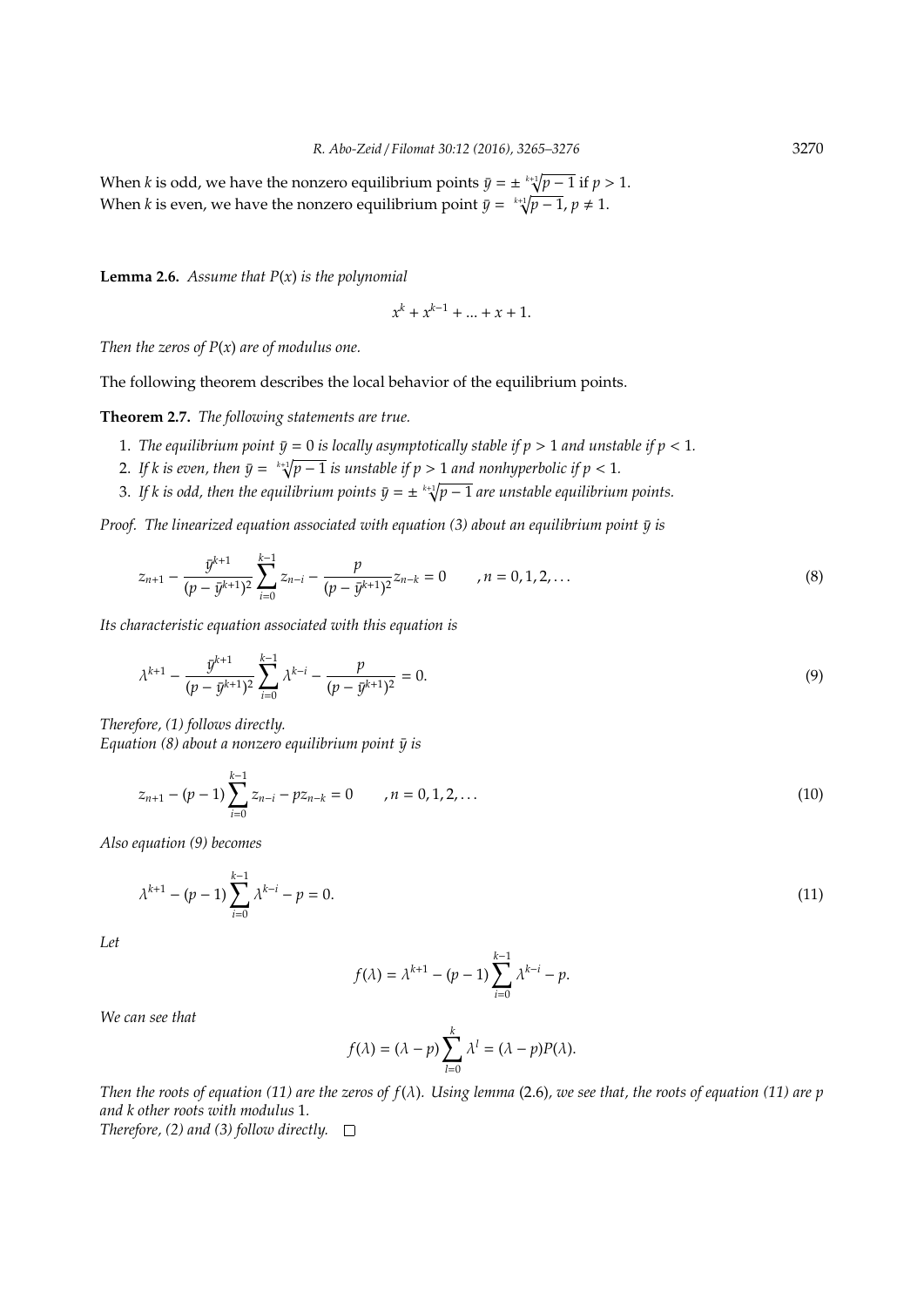#### **3. Global Behavior of Equation (3)**

The solution of equation (3) can be written as

$$
y_{(k+1)m+i} = y_{-(k+1)+i} \prod_{j=0}^{m} \frac{p^{(k+1)j+i-1} - \alpha \sum_{l=0}^{(k+1)j+i-2} p^l}{p^{(k+1)j+i} - \alpha \sum_{l=0}^{(k+1)j+i-1} p^l}, \quad i = 1, 2, ..., k+1 \text{ and } m = 0, 1, ... \tag{12}
$$

But as

$$
\frac{p^{(k+1)j+i-1}-\alpha\sum_{l=0}^{(k+1)j+i-2}p^l}{p^{(k+1)j+i}-\alpha\sum_{l=0}^{(k+1)j+i-1}p^l}=\frac{p^{(k+1)j+i-1}\mu-\alpha}{p^{(k+1)j+i}\mu-\alpha},\quad\text{ where}\quad \mu=1-p+\alpha.
$$

We can write

$$
y_{(k+1)m+i} = y_{-(k+1)+i} \prod_{j=0}^{m} \beta_i(j), \quad i = 1, 2, ..., k+1 \text{ and } m = 0, 1, ...
$$

where

$$
\beta_i(j) = \frac{p^{(k+1)j+i-1}\mu - \alpha}{p^{(k+1)j+i}\mu - \alpha}, \quad i = 1, 2, ..., k+1.
$$

**Theorem 3.1.** *Assume that*  ${y_n}_{n=k}^{\infty}$  *is a solution of equation (3) such that*  $\alpha \neq \frac{p}{\sum_{i=0}^{n}}$  $\frac{p}{\sum_{l=0}^{n}(\frac{1}{p})^{l}}$  for any  $n \in \mathbb{N}$ . If  $\alpha = p - 1$ *, then*  ${y_n}_{n=-k}$  *is a periodic solution with period*  $k + 1$ *.* 

*Proof. It is sufficient to see that if*  $\alpha = p - 1$ *, then*  $\mu = 0$ *. Therefore,* 

$$
y_{(k+1)m+i} = y_{-(k+1)+i} \prod_{j=0}^{m} \frac{p^{(k+1)j+i-1}\mu - \alpha}{p^{(k+1)j+i}\mu - \alpha} = y_{-(k+1)+i}, \quad i = 1, 2, ..., k+1.
$$

**Proposition 3.2.** Assume that  $p < 1$  and let  $\alpha \neq \frac{p}{\sqrt{n}}$  $\frac{p}{\sum_{l=0}^{n} {(\frac{l}{p})^{l}}}$  for any  $n \in \mathbb{N}$ . Then there exists  $j_0 \in \mathbb{N}$  such that  $\beta_i(j) > 0$ *for all*  $j \geq j_0$ *.* 

*Proof. We have three situations:*

1. If  $\alpha < p - 1 < 0$ , then  $0 < \mu - \alpha < -\alpha$ . Hence for each  $j \in \mathbb{N}$ ,  $p^{(k+1)j+i-1}\mu - \alpha > \mu - \alpha > 0, i = 1, 2, ..., k + 1$ . Then

$$
\beta_i(j) = \frac{p^{(k+1)j+i-1}\mu - \alpha}{p^{(k+1)j+i}\mu - \alpha} > 0 \quad \text{for all} \quad j \ge 0.
$$

2. *If*  $p - 1 < \alpha < 0$ , then  $0 < -\alpha < \mu - \alpha$ . *But*

$$
\lim_{j\to\infty}\beta_i(j)=\lim_{j\to\infty}\frac{p^{(k+1)j+i-1}\mu-\alpha}{p^{(k+1)j+i}\mu-\alpha}=1.
$$

*Then there exists*  $j_0 \in \mathbb{N}$  *such that*  $\beta_i(j) > 0$  *for all*  $j \geq j_0$ *.* 

3. When  $p - 1 < 0 < \alpha$ , the situation is similar to that in (2). *In all cases there exists*  $j_0 \in \mathbb{N}$  *such that*  $\beta_i(j) > 0$  *for all*  $j \ge j_0$ *.* 

**Theorem 3.3.** *Assume that*  ${y_n}_{n=-k}^{\infty}$  *is a solution of equation (3) such that*  $\alpha \neq p-1$  *and*  $\alpha \neq \frac{p}{\sum_{i=0}^{n}}$  $\frac{p}{\sum_{l=0}^{n}(\frac{1}{p})^{l}}$  for any  $n \in N$ . *Then the following statements are true.*

 $\Box$ 

 $\Box$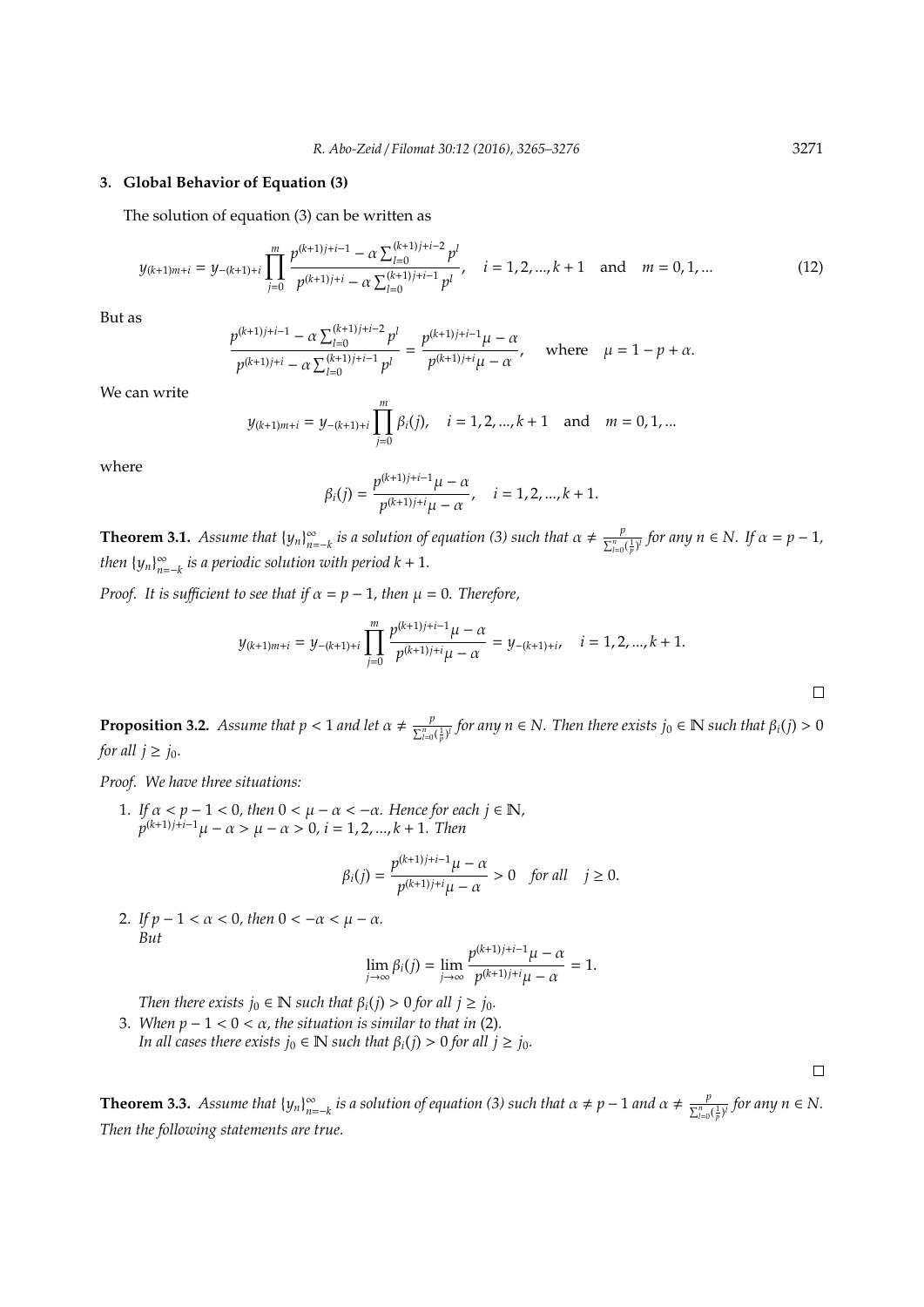- 1. If  $p > 1$ , then  ${y_n}_{n = -k}^{\infty}$  converges to  $\bar{y} = 0$ .
- 2. If  $p < 1$  and  $\alpha \neq 0$ , then  $\{y_n\}_{n=-k}^{\infty}$  is bounded.

*Proof.* Let  $\{y_n\}_{n=-k}^{\infty}$  be a solution of equation (3) such that  $\alpha \neq \frac{p}{\sum_{i=0}^{n}}$  $\frac{p}{\sum_{l=0}^{n}(\frac{1}{p})^{l}}$  for any  $n \in N$ . *The condition*  $\alpha \neq p-1$  *ensures that the solution*  $\{y_n\}_{n=-k}^{\infty}$  *is not*  $\alpha$  (*k* + 1)*-periodic solution.* 

- 1. *Suppose that p* > 1*. It is clear that, as the equilibrium point* <sup>1</sup> *p*−1 *of equation* (5) *is repelling, every non-constant solution of equation* (5) *approaches*  $\infty$  *or*  $-\infty$  *according to the value of*  $t_0 = \frac{1}{\alpha}$ *. We shall consider the following situations:*
	- (a) If  $\alpha = \frac{1}{t_0} < 0$ , then according to equation (5), we have  $\prod_{i=0}^{k} y_{n-i} = \frac{1}{t_n} < 0$ , for each  $n \in \mathbb{N}$ . Therefore,

$$
|y_{n+1}| = \frac{|y_{n-k}|}{|p - \prod_{i=0}^k y_{n-i}|} < \frac{|y_{n-k}|}{p}, \quad n = 0, 1, \ldots
$$

(b) If  $0 < \alpha = \frac{1}{t_0} < p - 1$ , then according to equation (5),  $\prod_{i=0}^{k} y_{n-i} = \frac{1}{t_n} \to 0$  as  $n \to \infty$ . Then there exists *n*<sub>0</sub> ∈ **N** such that  $0 < \prod_{i=0}^{k} y_{n-i} < p-1$  for each  $n > n_0$ . Therefore,

$$
|y_{n+1}| = \frac{|y_{n-k}|}{|p - \prod_{i=0}^k y_{n-i}|} < |y_{n-k}|, \quad n \ge n_0.
$$

(c) If  $p - 1 < \alpha = \frac{1}{t_0} < p$ , then according to equation (5), there exists  $n_0 \in \mathbb{N}$  such that  $\prod_{i=0}^{k} y_{n-i} = \frac{1}{t_n} < 0$  $f$ or each  $n \geq n_0$ . Therefore,

$$
|y_{n+1}| = \frac{|y_{n-k}|}{|p - \prod_{i=0}^k y_{n-i}|} < \frac{|y_{n-k}|}{p}, \quad n \ge n_0.
$$

(d) If  $\alpha = \frac{1}{t_0} > p > 0$ , then according to equation (5),  $\prod_{i=0}^{k} y_{n-i} = \frac{1}{t_n} < 0$  for each  $n > 0$ . Therefore,

$$
|y_{n+1}| = \frac{|y_{n-k}|}{|p - \prod_{i=0}^k y_{n-i}|} < \frac{|y_{n-k}|}{p}, \quad n = 0, 1, ...
$$

*In all cases,*  $y_n \to 0$  *as*  $n \to \infty$ *.* 

2. Suppose that  $p < 1$ . Using proposition (3.2), there exists  $j_0 \in \mathbb{N}$  such that  $\beta_i(j) > 0$  for all  $j \ge j_0$ . Hence for *each*  $i$  ∈  $\{1, 2, ..., k + 1\}$ *, we have for large m* 

$$
y_{(k+1)m+i} = y_{-(k+1)+i} \prod_{j=0}^{m} \beta_i(j) = y_{-(k+1)+i} \prod_{j=0}^{j_0-1} \beta_i(j) \prod_{j=j_0}^{m} \beta_i(j)
$$
  
=  $y_{-(k+1)+i} \prod_{j=0}^{j_0-1} \beta_i(j) \exp(\ln \prod_{j=j_0}^{m} \beta_i(j))$   
=  $y_{-(k+1)+i} \prod_{j=0}^{j_0-1} \beta_i(j) \exp(\sum_{j=j_0}^{m} \ln \beta_i(j)).$ 

*It is sufficient to test the convergence of the series*  $\sum_{j=j_0}^{\infty} | \ln \beta_i(j) |$ . *But*

$$
\lim_{j\to\infty}\frac{\ln\beta_i(j+1)}{\ln\beta_i(j)}=\frac{0}{0}
$$

.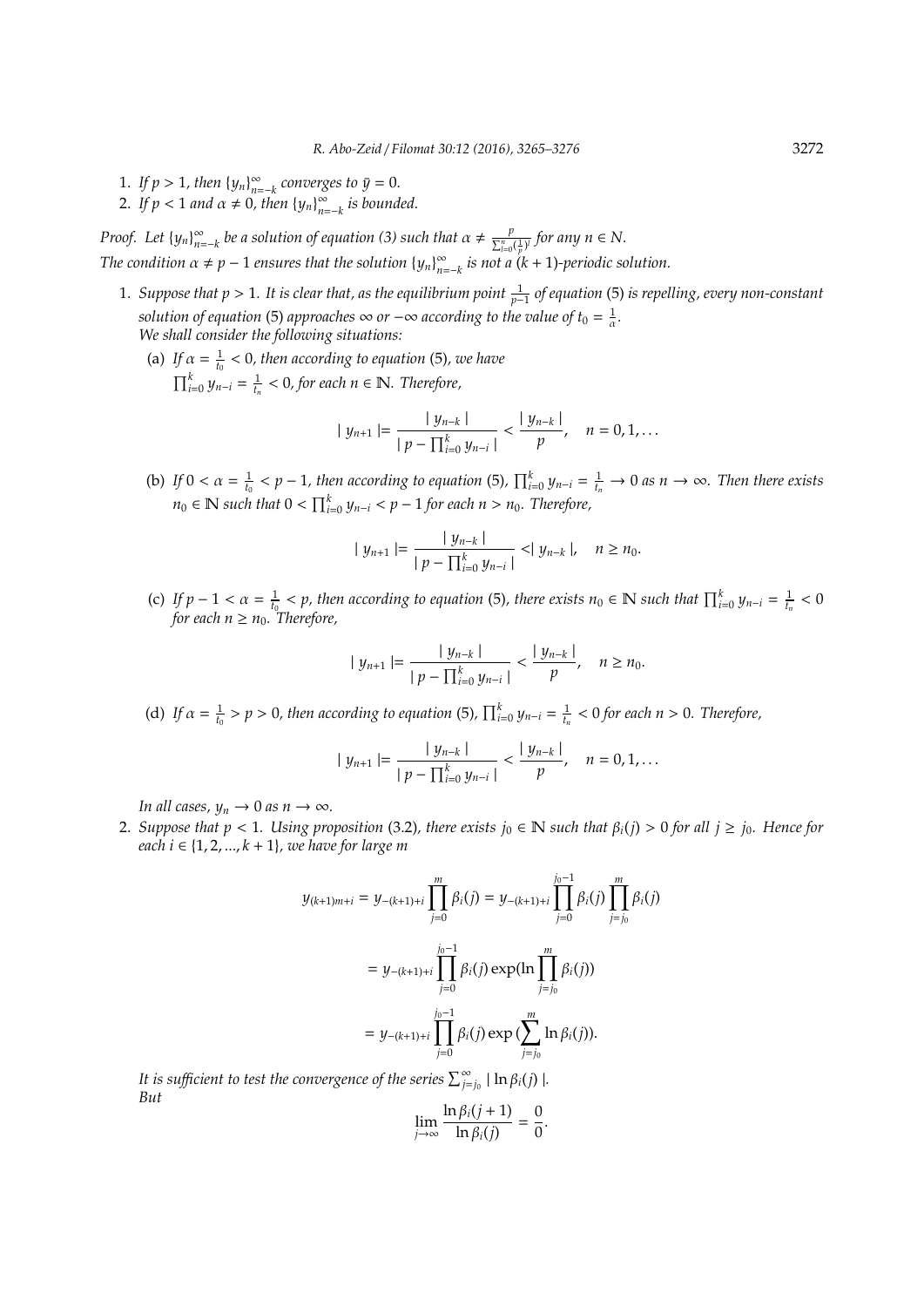*Then*

$$
\lim_{j \to \infty} \frac{\ln \beta_i(j+1)}{\ln \beta_i(j)} = \lim_{j \to \infty} \frac{\frac{d}{dj}(\ln \beta_i(j+1))}{\frac{d}{dj}(\ln \beta_i(j))}
$$
\n
$$
= \lim_{j \to \infty} \frac{\frac{(p-1)(\ln p)\mu(k+1)p^{(k+1)(j+1)+i-1}}{(p^{(k+1)(j+1)+i-1}\mu - \alpha)(p^{(k+1)(j+1)+i}\mu - \alpha)}}{\frac{(p-1)(\ln p)\mu(k+1)p^{(k+1)(j+1)+i}}{(p^{(k+1))j+i-1}\mu - \alpha)(p^{(k+1)j+i}-\alpha)}}
$$
\n
$$
= p^{k+1} < 1.
$$

*It follows from D' Alemberts' test that the series*  $\sum_{j=j_0}^{\infty} |\ln \beta_i(j)|$  *is convergent. This ensures that the solution*  $\{y_n\}_{n=-k}^{\infty}$  *is bounded.* 

**Example (2)** Figure 2. shows that if  ${y_n}_{n=-2}^{\infty}$  is the solution of the equation

$$
y_{n+1} = \frac{y_{n-2}}{2 - y_n y_{n-1} y_{n-2}}, \quad n = 0, 1, ...
$$

with initial conditions *y*<sub>−2</sub> = 2, *y*<sub>−1</sub> = 1, *y*<sub>0</sub> = 2 (*α* ≠ *p* − 1 and *α* ≠  $\frac{p}{\sum_{n=1}^{n} q_n}$  $\frac{p}{\sum_{i=0}^{n}(\frac{1}{p})^{i}}$  for any  $n \in N$ ) where  $k = 2$  and  $p = 2$ , then the solution  ${y_n}_{n=-2}^{\infty}$  converges to zero.



Figure 2: The difference equation  $y_{n+1} = \frac{y_{n-2}}{2 - y_n y_{n-1} y_{n-2}}$ 

We can observe in case  $p < 1$  that, the behavior of the solution  $\{y_n\}_{n=-k}^{\infty}$  is totally different according to whether  $\alpha = 0$  or  $\alpha \neq 0$ . This is obvious in corollary (2.5) and theorem (3.3).

**Theorem 3.4.** *Assume that*  $p < 1$  *and let*  $\{y_n\}_{n=-k}^{\infty}$  *be a solution of equation (3) such that*  $\alpha \neq \frac{p}{\sum_{i=0}^{n}}$  $\frac{p}{\sum_{l=0}^{n}(\frac{1}{p})^{l}}$  for any  $n \in N$ . *Then*  $\{y_n\}_{n=-k}^{\infty}$  *converges to a* (*k* + 1)*-periodic solution*  $\{p_0, p_1, ..., p_k\}$  *of equation* (3) with  $p_0p_1...p_k = p-1$ .

*Proof.* By theorem (3.3), there exist  $k + 1$  real numbers  $\rho_i \in \mathbb{R}$  such that

$$
\lim_{j \to \infty} y_{(k+1)m+i} = \rho_i, \quad i \in \{0, 1, ..., k\}.
$$

*If we set*  $n = (k + 1)m + i - 1$ ,  $i = 0, 1, ..., k$  *in equation (3), we get* 

$$
y_{(k+1)m+i} = \frac{y_{(k+1)(m-1)+i}}{p - \prod_{l=0}^{k} y_{(k+1)(m-1)+i-l+k}}, \quad i = 0, 1, ..., k \quad and \quad m = 0, 1, ...
$$

 $\Box$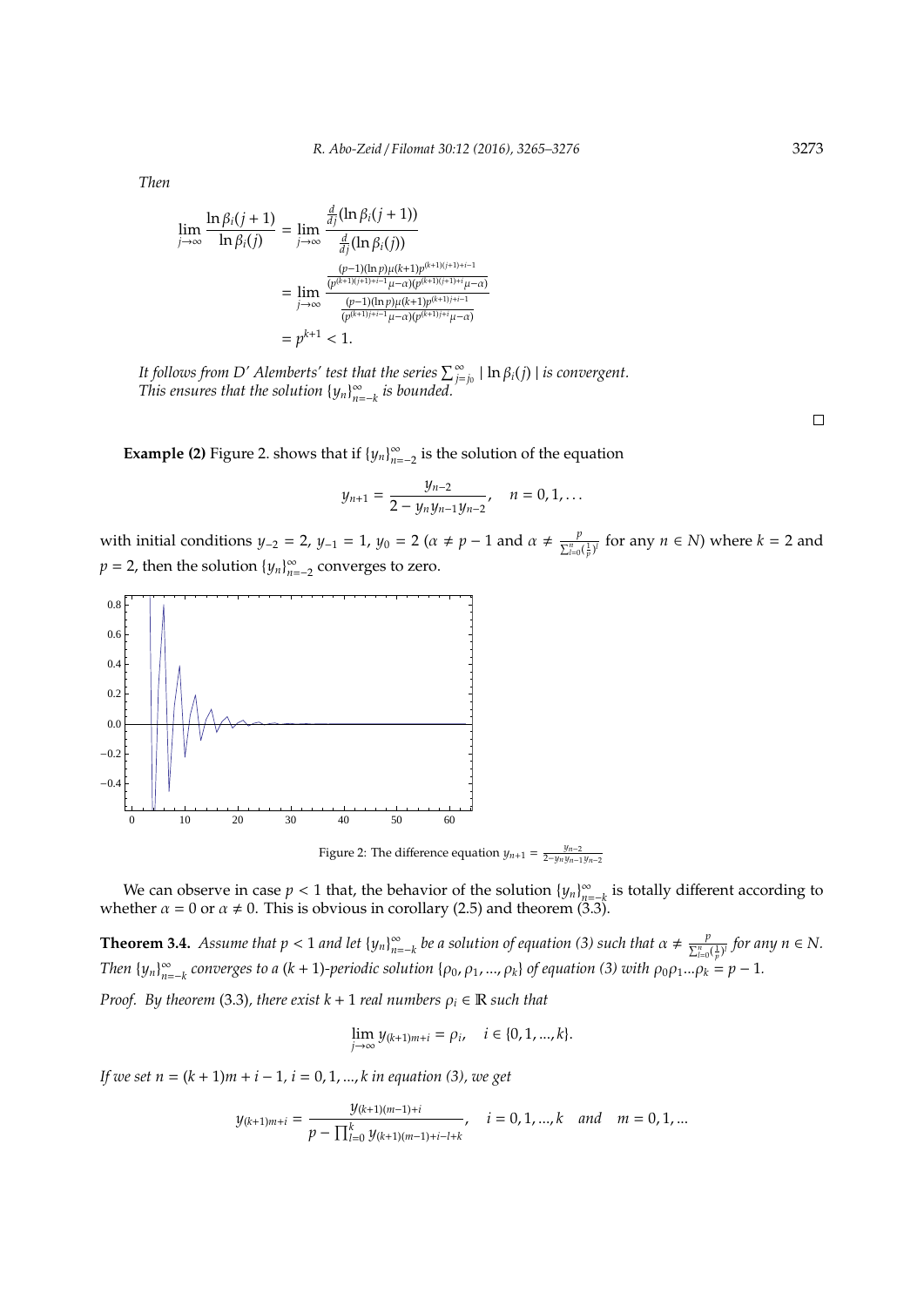*By taking the limit as*  $m \rightarrow \infty$ *, we obtain* 

$$
\rho_i = \frac{\rho_i}{p - \prod_{l=0}^k \rho_{i-l+k}}, \quad i = 0, 1, ..., k.
$$

*But from equation* (5) *we have*  $\prod_{l=0}^{k} y_{n-l} = y_n y_{n-1} ... y_{n-k} = \frac{1}{t_n} \rightarrow p-1$  *as*  $n \rightarrow \infty$ *. This implies that*  $\prod_{i=0}^{k} y_{(k+1)m+i} \rightarrow \rho_0 \rho_1 ... \rho_k = p - 1$  *as*  $m \rightarrow \infty$ *. Therefore,*  ${y_n}_{n=k}^{\infty}$  *converges to the*  $(k + 1)$ *-periodic solution* 

$$
\{\ldots, \rho_0, \rho_1, \ldots, \rho_{k-1}, \frac{p-1}{\rho_0 \rho_1 \ldots \rho_{k-1}}, \rho_0, \rho_1, \ldots, \rho_{k-1}, \frac{p-1}{\rho_0 \rho_1 \ldots \rho_{k-1}}, \ldots\}
$$

**Example (3)** Figure 3. shows that if  ${y_n}_{n=-3}^{\infty}$  is the solution of the equation

$$
y_{n+1} = \frac{y_{n-3}}{0.8 - y_n y_{n-1} y_{n-2} y_{n-3}}, \quad n = 0, 1, ...
$$

with initial conditions *y*<sub>−3</sub> = 2, *y*<sub>−2</sub> = 2.6, *y*<sub>−1</sub> = 0.2, *y*<sub>0</sub> = 2.2 ( $\alpha \neq 0$  and  $\alpha \neq \frac{p}{\sum_{i=1}^{n}}$  $\frac{p}{\sum_{l=0}^{n}(\frac{1}{p})^{l}}$  for any  $n \in N$ ) where  $k = 3$  and  $p = 0.8$ , then the solution  $\{y_n\}_{n=-2}^{\infty}$  is bounded.

Moreover, the solution  $\{y_n\}_{n=-2}^{\infty}$  converges to 4-periodic solution.



Figure 3: The difference equation  $y_{n+1} = \frac{y_{n-3}}{0.8-y_n y_{n-1} y_{n-2} y_{n-3}}$ 

## **4.** Case  $p = 1$

We end this work with the discussion of the case  $p = 1$ . If we set  $p = 1$  in equation (12), we get

$$
y_{(k+1)m+i} = y_{-(k+1)+i} \prod_{j=0}^{m} \zeta_i(j), \quad i = 1, 2, ..., k+1 \quad \text{and} \quad m = 0, 1, ... \tag{13}
$$

where

$$
\zeta_i(j) = \frac{1 - \alpha((k+1)j + i - 1)}{1 - \alpha((k+1)j + i)}, \quad i = 1, 2, ..., k+1.
$$

 $\Box$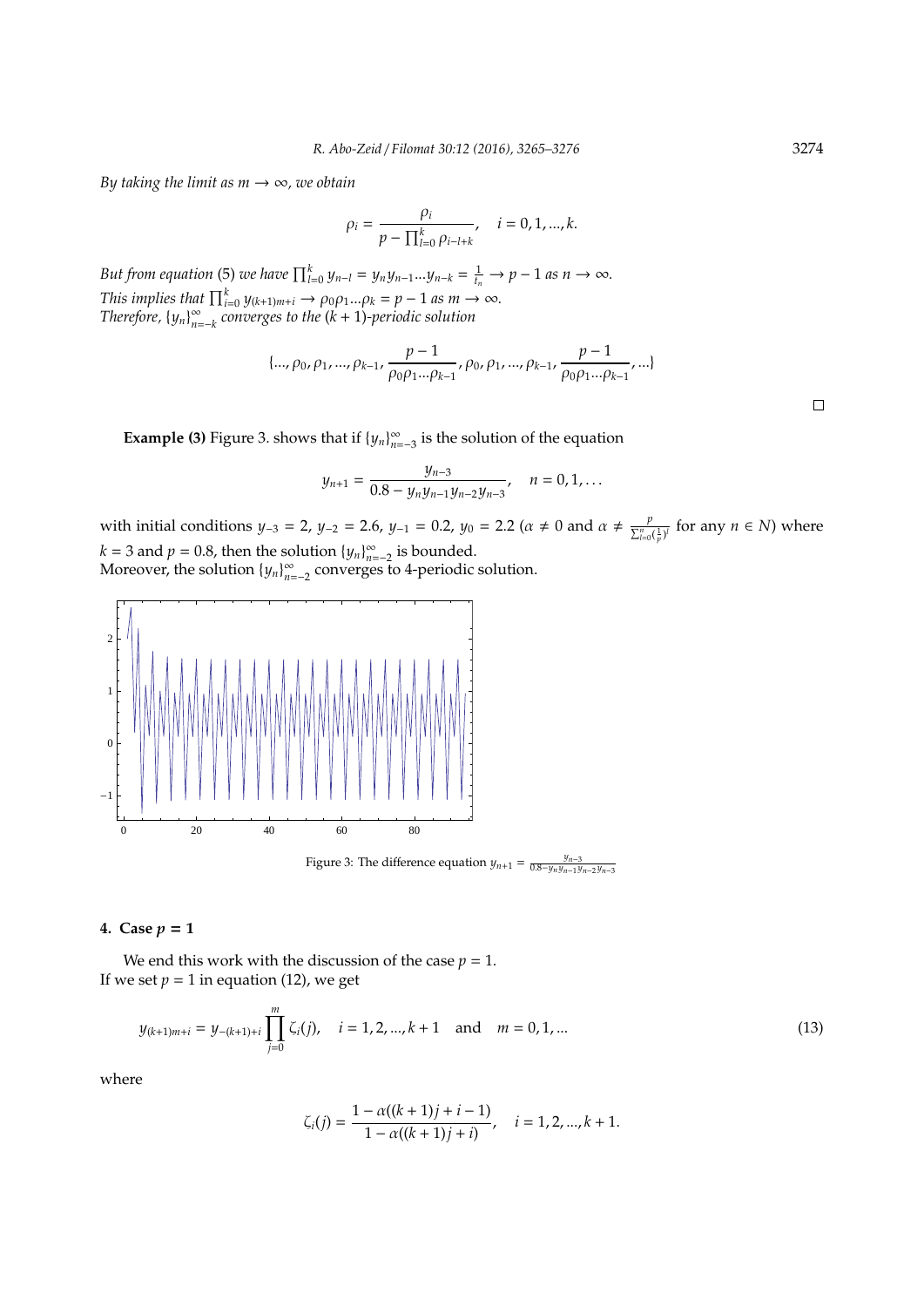**Proposition 4.1.** Assume that  $p = 1$  and let  $\alpha \neq \frac{1}{n+1}$  for any  $n \in \mathbb{N}$ . Then there exists  $j_0 \in \mathbb{N}$  such that  $\zeta_i(j) > 0$ *for all*  $j \geq j_0$ *.* 

*Proof.* When  $\alpha < 0$ , the result is obvious where  $\zeta_i(j) > 0$  for each  $j \in \mathbb{N}$ . *When*  $\alpha > 0$ , It is sufficient to see that,

$$
\lim_{j \to \infty} \zeta_i(j) = \lim_{j \to \infty} \frac{1 - \alpha((k+1)j + i - 1)}{1 - \alpha((k+1)j + i)} = 1.
$$

*This implies that, there exists*  $j_0 \in \mathbb{N}$  *such that*  $\zeta_i(j) > 0$  *for all*  $j \ge j_0$ *.*  $\Box$ 

**Theorem 4.2.** Assume that  $p = 1$ . Then any solution  ${y_n}_{n=-k}^{\infty}$  of equation (3) with  $\alpha \neq 0$  and  $\alpha \neq \frac{1}{n+1}$  for any  $n \in \mathbb{N}$ *converges to zero.*

*Proof.* Let  $\{y_n\}_{n=-k}^{\infty}$  be a solution of equation (3) such that  $\alpha \neq \frac{1}{n+1}$  for any  $n \in \mathbb{N}$ . *The condition*  $\alpha \neq 0$  *ensures that the solution*  $\{y_n\}_{n=-k}^{\infty}$  *is not a*  $(k+1)$ *-periodic solution. Using proposition* (4.1), there exists  $j_0 \in \mathbb{N}$  such that  $\zeta_i(j) > 0$  for all  $j \ge j_0$ . Hence for each  $i \in \{1, 2, ..., k + 1\}$ , we *have for large m*

$$
y_{(k+1)m+i} = y_{-(k+1)+i} \prod_{j=0}^{m} \zeta_i(j) = y_{-(k+1)+i} \prod_{j=0}^{j_0-1} \zeta_i(j) \prod_{j=j_0}^{m} \zeta_i(j)
$$
  

$$
= y_{-(k+1)+i} \prod_{j=0}^{j_0-1} \zeta_i(j) \exp(\ln \prod_{j=j_0}^{m} \zeta_i(j))
$$
  

$$
= y_{-(k+1)+i} \prod_{j=0}^{j_0-1} \zeta_i(j) \exp(\sum_{j=j_0}^{m} \ln \zeta_i(j))
$$
  

$$
= y_{-(k+1)+i} \prod_{j=0}^{j_0-1} \zeta_i(j) \exp(-\sum_{j=j_0}^{m} \ln \frac{1}{\zeta_i(j)}).
$$

We shall show that  $\sum_{j=j_0}^{\infty} \ln \frac{1}{\zeta_i(j)} = \sum_{j=j_0}^{\infty} \ln \frac{1-\alpha((k+1)j+i)}{1-\alpha((k+1)j+i-1)} = \infty$ , by considering the series  $\sum_{j=j_0}^{\infty} \frac{\alpha}{-1+\alpha((k+1)j+i)}$ . But as

$$
\lim_{j \to \infty} \frac{\ln(1 - \alpha((k+1)j + i))/(1 - \alpha((k+1)j + i - 1))}{\alpha/(-1 + \alpha((k+1)j + i))} = 1,
$$

*using the limit comparison test, we get*  $\sum_{j=j_0}^{\infty} \ln \frac{1}{\zeta_i(j)} = \infty$ *. Therefore,*

$$
y_{(k+1)m+i} = y_{-(k+1)+i} \prod_{j=0}^{j_0-1} \zeta_i(j) \exp \left(-\sum_{j=j_0}^{m} \ln \frac{1}{\zeta_i(j)}\right)
$$

*converges to zero as m*  $\rightarrow \infty$ *.*  $\Box$ 

#### **References**

- [1] R. Abo-Zeid, On the oscillation of a third order rational difference equation, J. Egyp. Math. Soc., 23 (2015), 62 − 66.
- [2] R. Abo-Zeid, Global Attractivity of a Higher-Order Difference Equation, Discrete Dyn. Nat. Soc. 2012 Article ID 930410, 11 Pages. [3] R.P. Agarwal, Difference Equations and Inequalities, First Edition, Marcel Dekker, 1992.
- [4] M. Aloqeili, Dynamics of a rational difference equation, Appl. Math. Comput., 176 (2006), 768 − 774.
- [5] L. Berg, Inclusion theorems for non-linear difference equations with applications, Journal of J. Diff. Eq. Appl., 10 (4) (2004),  $399 - 408.$
- [6] L. Berg, Corrections to: Inclusion theorems for non-linear difference equations with applications, J. Diff. Eq. Appl., 11 (2) (2005), 181 − 182.